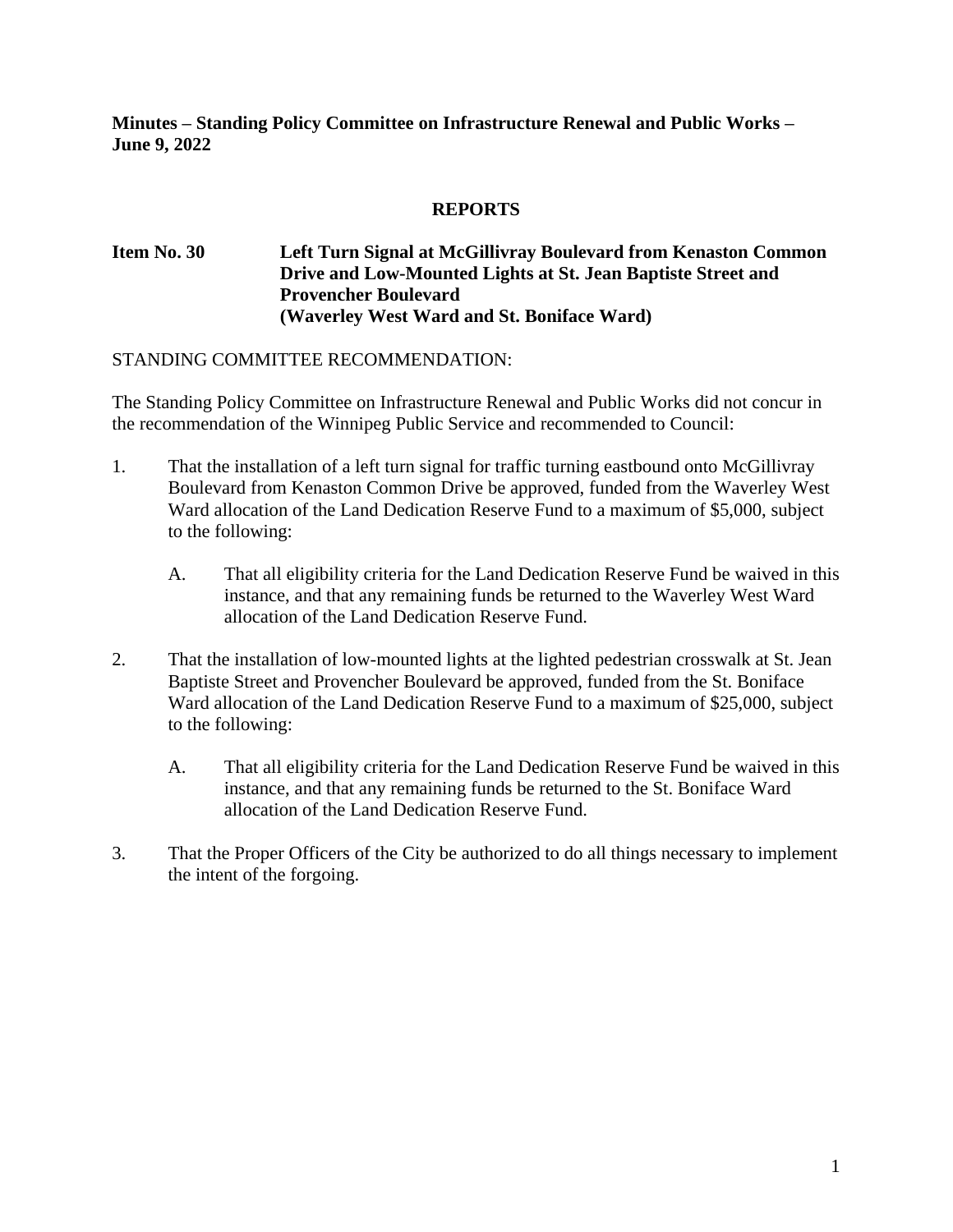# DECISION MAKING HISTORY:

The Chairperson called Councillor Browaty to the Chair in order to move the following motion:

Moved by Councillor Allard,

That the recommendation of the Winnipeg Public Service not be concurred in, and the following be recommended to the Executive Policy Committee and Council:

- 1. That the installation of a left turn signal for traffic turning eastbound onto McGillivray Boulevard from Kenaston Common Drive be approved, funded from the Waverley West Ward allocation of the Land Dedication Reserve Fund to a maximum of \$5,000, subject to the following:
	- A. That all eligibility criteria for the Land Dedication Reserve Fund be waived in this instance, and that any remaining funds be returned to the Waverley West Ward allocation of the Land Dedication Reserve Fund.
- 2. That the installation of low-mounted lights at the lighted pedestrian crosswalk at St. Jean Baptiste Street and Provencher Boulevard be approved, funded from the St. Boniface Ward allocation of the Land Dedication Reserve Fund to a maximum of \$25,000, subject to the following:
	- A. That all eligibility criteria for the Land Dedication Reserve Fund be waived in this instance, and that any remaining funds be returned to the St. Boniface Ward allocation of the Land Dedication Reserve Fund.
- 3. That the Proper Officers of the City be authorized to do all things necessary to implement the intent of the forgoing.

Carried

Councillor Allard resumed the Chair.

Councillor Lukes, Waverley West Ward, submitted a communication dated June 9, 2022 with respect to the matter.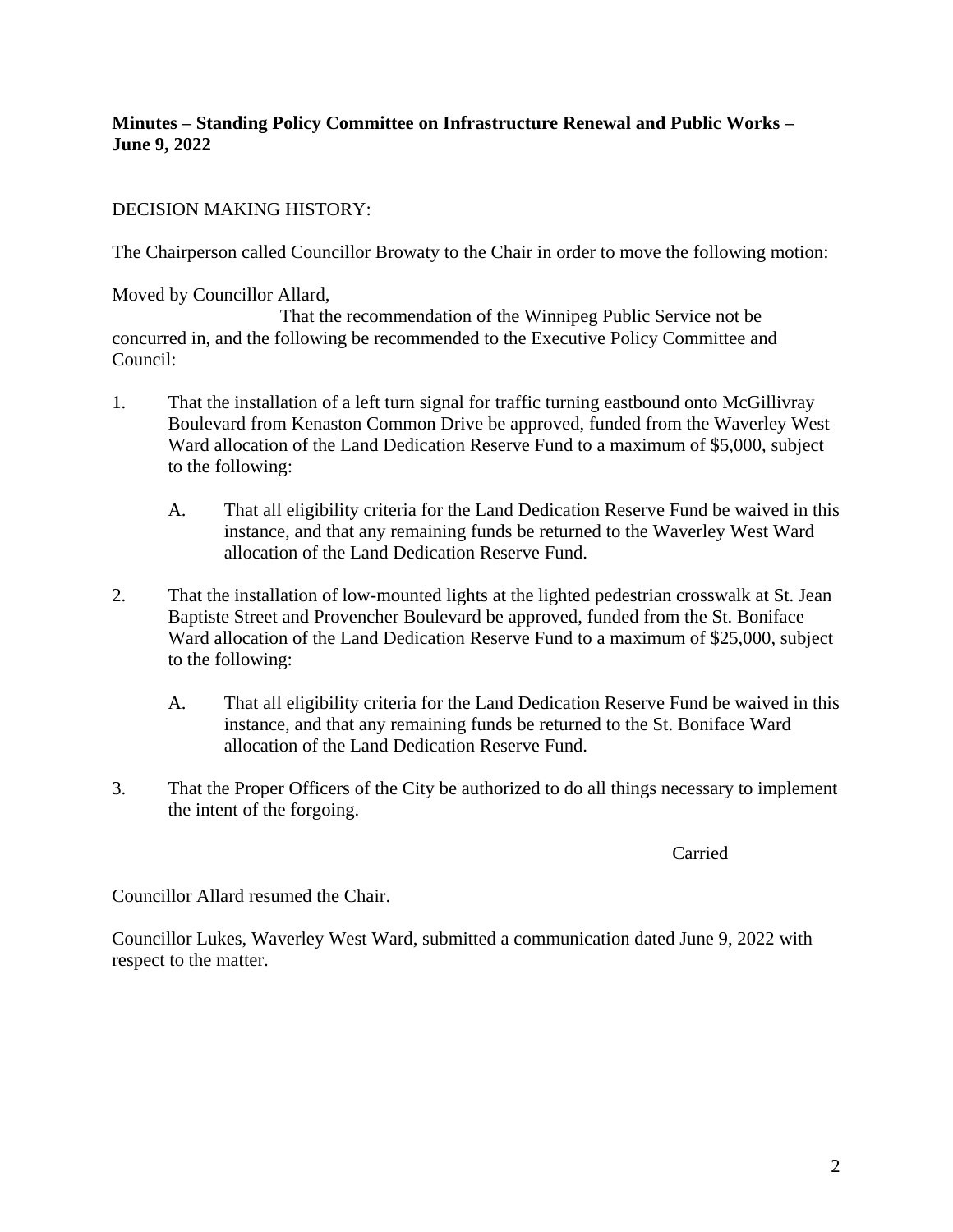DECISION MAKING HISTORY (continued):

STANDING COMMITTEE RECOMMENDATION (continued):

On May 4, 2022, the Standing Policy Committee on Infrastructure Renewal and Public Works further laid the matter over to its meeting on June 9, 2022.

On April 6, 2022, the Standing Policy Committee on Infrastructure Renewal and Public Works laid the matter over to its meeting on May 4, 2022.

On March 8, 2022, the Standing Policy Committee on Infrastructure Renewal and Public Works laid the matter over to its meeting on April 6, 2022.

On November 5, 2021, the Standing Policy Committee on Infrastructure Renewal and Public Works granted an extension of time of 120 days for the Winnipeg Public Service to report back on the matter.

On May 12, 2021, the Standing Policy Committee on Infrastructure Renewal and Public Works concurred in the recommendation of the Assiniboia Community Committee and directed the Winnipeg Public Service to report back to the Standing Committee in 150 days.

## COMMUNITY COMMITTEE RECOMMENDATION:

On May 3, 2021, the Assiniboia Community Committee passed the following motion:

WHEREAS the Costco on Kenaston Common has recently expanded their parking lot to accommodate an increase in customers;

COMMUNITY COMMITTEE RECOMMENDATION (continued):

AND WHEREAS south bound Kenaston Common traffic volumes do not have sufficient time for a left turn onto McGillivray Blvd., resulting in vehicles navigating the turn on yellows and sometimes red lights;

THEREFORE BE IT RESOLVED that the Standing Policy Committee on Infrastructure Renewal and Public Works be requested to direct the Winnipeg Public Service to determine if the following is warranted: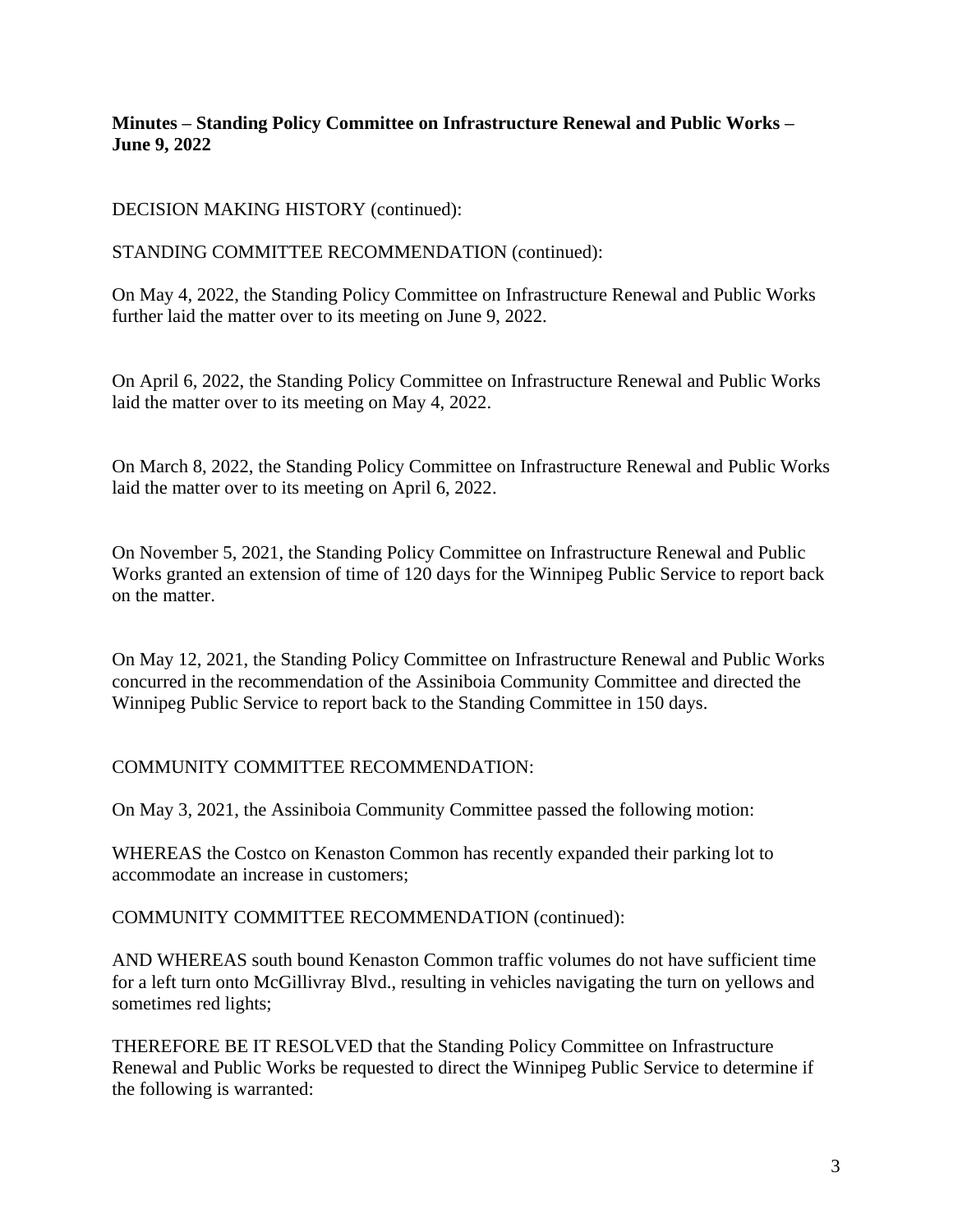# DECISION MAKING HISTORY (continued):

COMMUNITY COMMITTEE RECOMMENDATION (continued):

- 1. A left turn signal for traffic turning eastbound onto McGillivray Boulevard from Kenaston Common Drive; and
- 2. Allowing both southbound lanes on Kenaston Common Drive to turn left onto McGillivray Boulevard.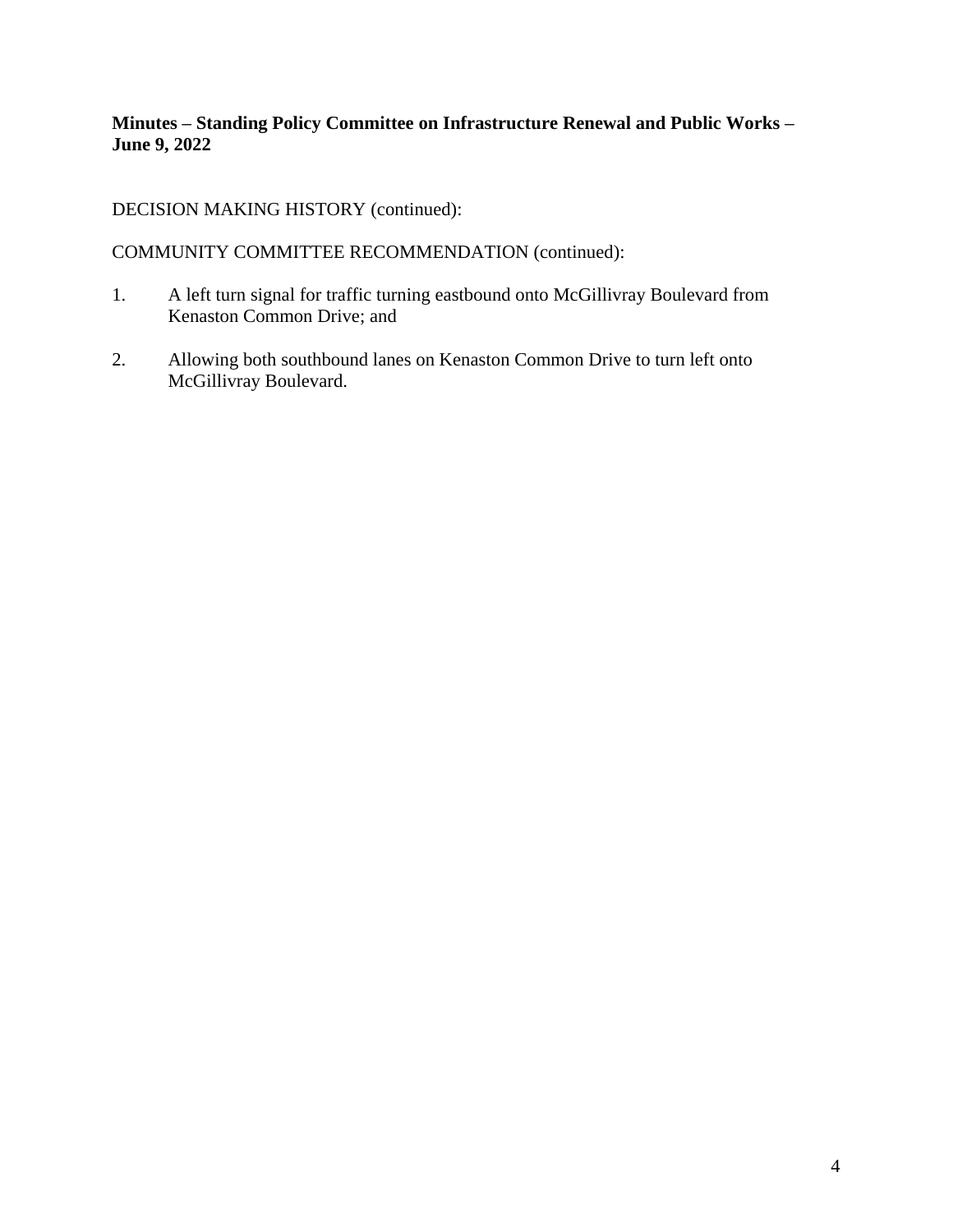# **ADMINISTRATIVE REPORT**

**Title:** Traffic Study – Kenaston Common Drive and McGillivray Boulevard

**Critical Path:** Standing Policy Committee on Infrastructure Renewal and Public Works

| <b>AUTHORIZATION</b>   |            |            |  |  |  |  |  |  |  |
|------------------------|------------|------------|--|--|--|--|--|--|--|
| <b>Department Head</b> | <b>CFO</b> | <b>CAO</b> |  |  |  |  |  |  |  |
| J. Berezowsky          | N/A        | M. Jack    |  |  |  |  |  |  |  |
|                        |            |            |  |  |  |  |  |  |  |

## **EXECUTIVE SUMMARY**

The McGillivray Boulevard and Kenaston Common Drive/Columbia Drive intersection and adjacent intersections on McGillivray Boulevard were reviewed in July 2021 as part of a Traffic Signal Timing Corridor Review. The corridor review involved reviewing all recent 311 cases, updating available traffic counts, updating signal timing plans to match current timing practices, optimizing the traffic model, and then installing the signal timing. The corridor review resulted in changes to pedestrian timings, all red times, cycle lengths, the amount of time given to each traffic direction, and coordination between signals.

This report presents the findings of a traffic study for the intersection of McGillivray Boulevard and Kenaston Common Drive/Columbia Drive which investigated potential modifications to improve the ability for motorists to exit southbound from the Kenaston Common shopping area. Two specific scenarios were assessed:

#### **1. The addition of a southbound protected-permissive left turn phase.**

Adding a separate left turn arrow phase generally results in an increase of overall average intersection delay and reduces the total intersection vehicular capacity because the time for the left turn arrow phase must be taken from other movements, or added to the total cycle length. To benefit from a left turn phase, the left turn vehicular volume must represent a significant portion of the total intersection volume or the intersection must have a demonstrated history of collisions that are attributed to left-turning vehicles.

A traffic count and site observations were completed in November 2021. Based on this analysis, a southbound left (SBL) turn phase is not warranted and is not recommended at this time.

## **2. Permitting both southbound lanes to turn left onto McGillivray Boulevard.**

Modifying the lane designations from one dedicated southbound left lane with one through lane to one dedicated southbound left lane with one shared southbound left/through lane would require split phasing to completely separate the northbound and southbound movements. Accommodating the split phasing would require the cycle length be increased from 100 seconds to greater than 120 seconds and would have impacts on signal timing along adjacent intersections on the McGillivray Boulevard corridor, as these intersections are coordinated.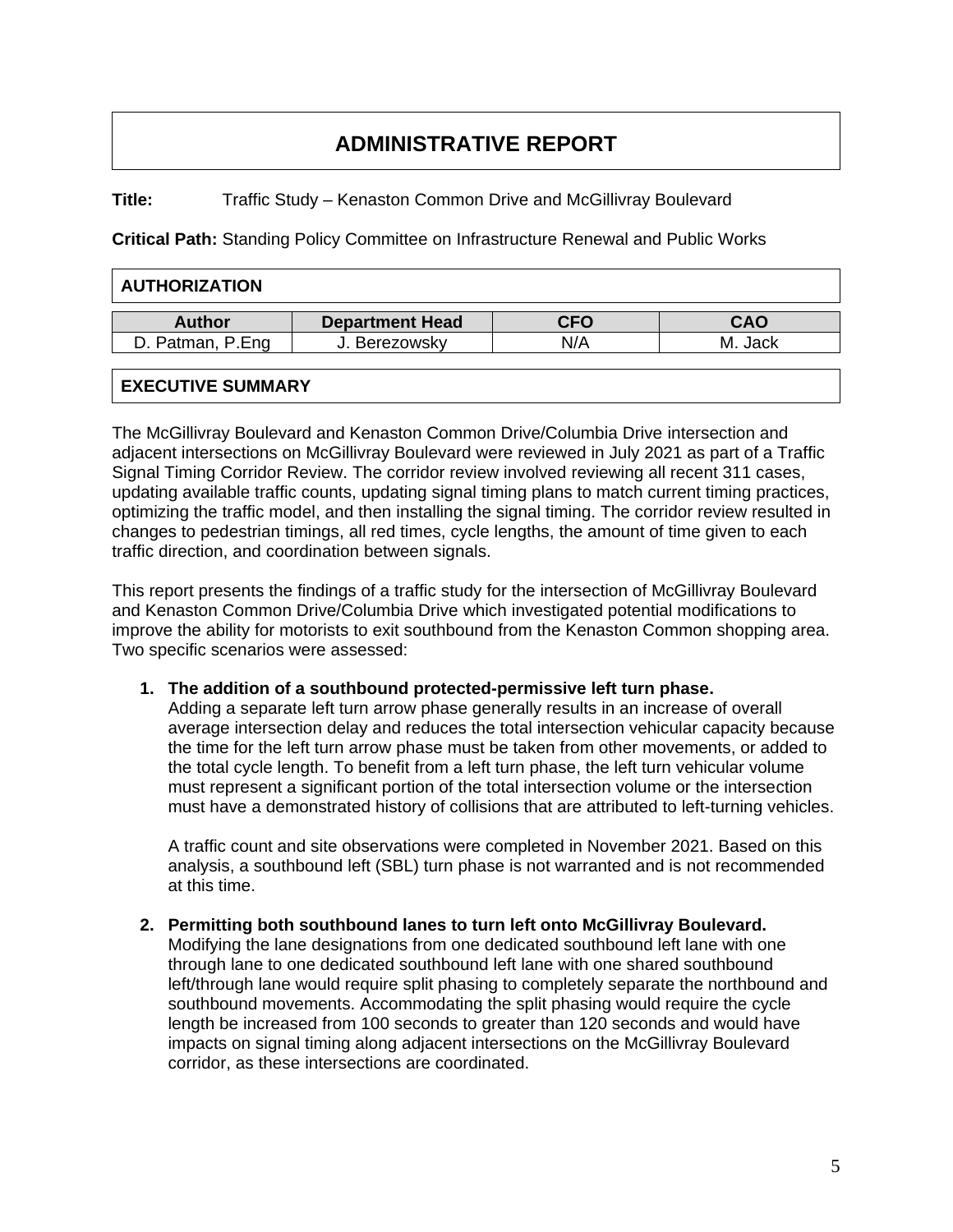The split phasing would decrease delays for the southbound movement but would increase delays for northbound, eastbound, and westbound traffic and would also likely increase delays at adjacent intersections on McGillivray Boulevard because of queuing. Modifying the lane designation to permit both southbound lanes to turn left onto McGillivray Boulevard is not recommended at this time.

Based on site observations of the intersection and the Synchro analysis, the highest delay for the southbound left movement is experienced on peak periods during the weekends. The signal timing plan for the intersection will be adjusted to provide a greater percentage of green time for the southbound movement on weekends, which will help reduce delay for southbound motorists.

## **RECOMMENDATIONS**

That this report be received as information.

## **REASON FOR THE REPORT**

On May 12, 2021; the Standing Policy Committee on Infrastructure Renewal and Public Works concurred in the recommendation of the Assiniboia Community Committee and directed the Winnipeg Public Service to report back in 150 days to determine if the following are warranted:

- 1. A left turn signal for traffic turning eastbound onto McGillivray Boulevard from Kenaston Common Drive; and
- 2. Allowing both southbound lanes on Kenaston Common Drive to turn left onto McGillivray Boulevard.

## **IMPLICATIONS OF THE RECOMMENDATIONS**

As this report is for information purposes only, there are no implications.

#### **HISTORY/DISCUSSION**

#### **BACKGROUND INFORMATION**

The following reasons for the request were included in the May 3, 2021 motion from the Assiniboia Community Committee:

- The Costco on Kenaston Common Drive has recently expanded their parking lot to accommodate an increase in customers.
- Southbound Kenaston Common Drive traffic volumes do not have sufficient time for a left turn onto McGillivray Boulevard, resulting in vehicles navigating the turn on yellows and sometimes red lights.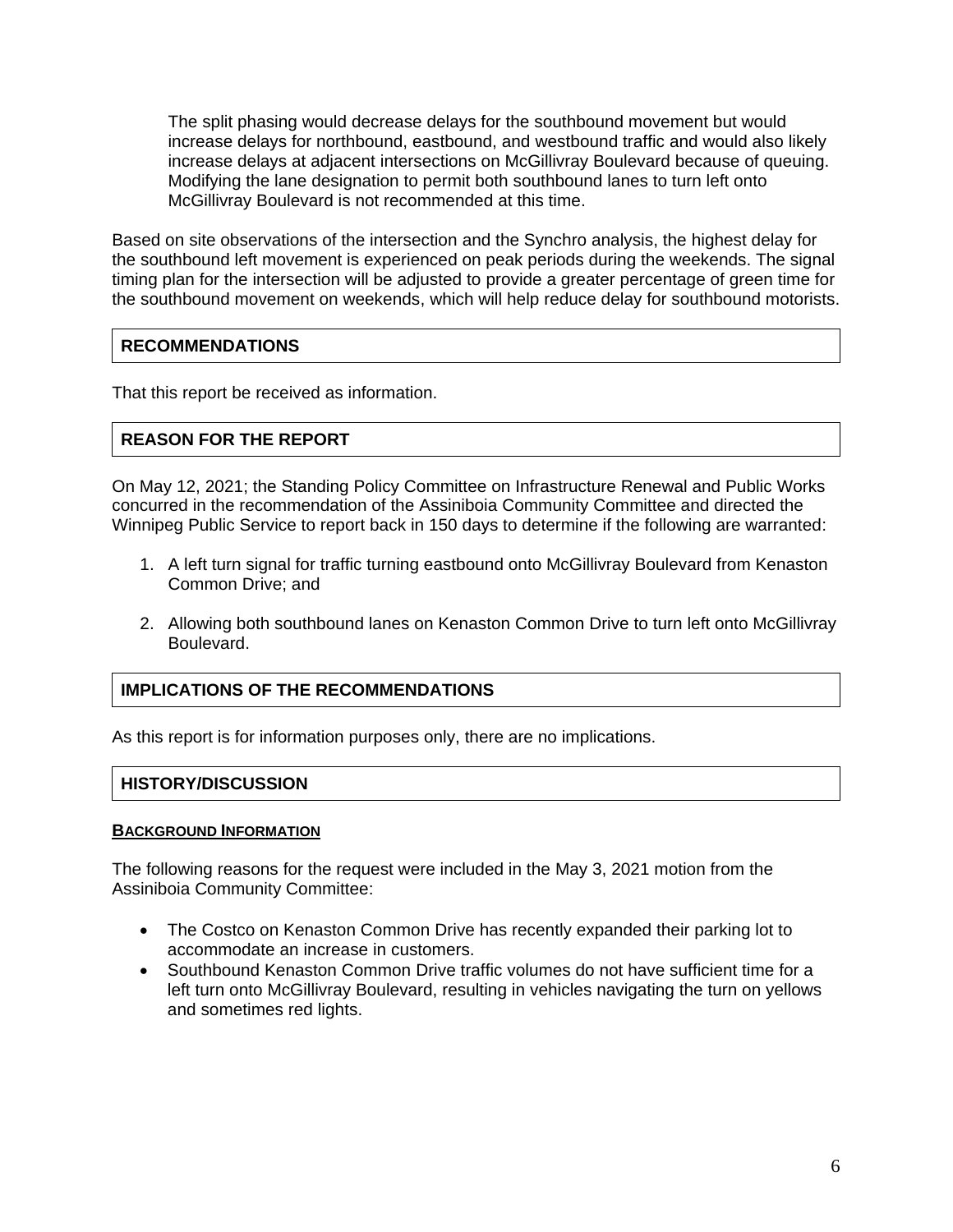# **TRAFFIC CHARACTERISTICS**

The intersection of McGillivray Boulevard and Kenaston Common Drive/Columbia Drive is illustrated in Figure 1. It is a signalized four-legged intersection that currently consists of the following approach geometry:

- The eastbound approach on McGillivray Boulevard consists of one left-turn lane (EBL), two through lanes, and one shared right-turn/through lane (EBTR).
- The westbound approach on McGillivray Boulevard consists of one left-turn lane (WBL), two through lanes (WBT), and one right-turn cut-off lane (WBR).
- The southbound approach on Kenaston Common Drive consists of one left-turn lane (SBL), one through lane, and one right-turn cut-off lane (SBTR).
- The northbound approach on Columbia Drive consists of one left-turn lane (NBL), two through lanes, and one right-turn cut-off lane (NBTR).



**Figure 1: McGillivray Boulevard and Columbia Drive/Kenaston Common Drive Intersection** (image source: City of Winnipeg iView)

McGillivray Boulevard is a four-lane divided Regional Street. It has a posted speed limit of 70 km/h and carries an average daily traffic (ADT) volume of approximately 14,300 vehicles (2018 Traffic Flow Map) on this segment.

Columbia Drive is a four-lane divided collector street that provides access to the community of Whyte Ridge. It has a default speed limit of 50 km/h and carries an ADT volume of approximately 10,850 vehicles (based on the closest volume count).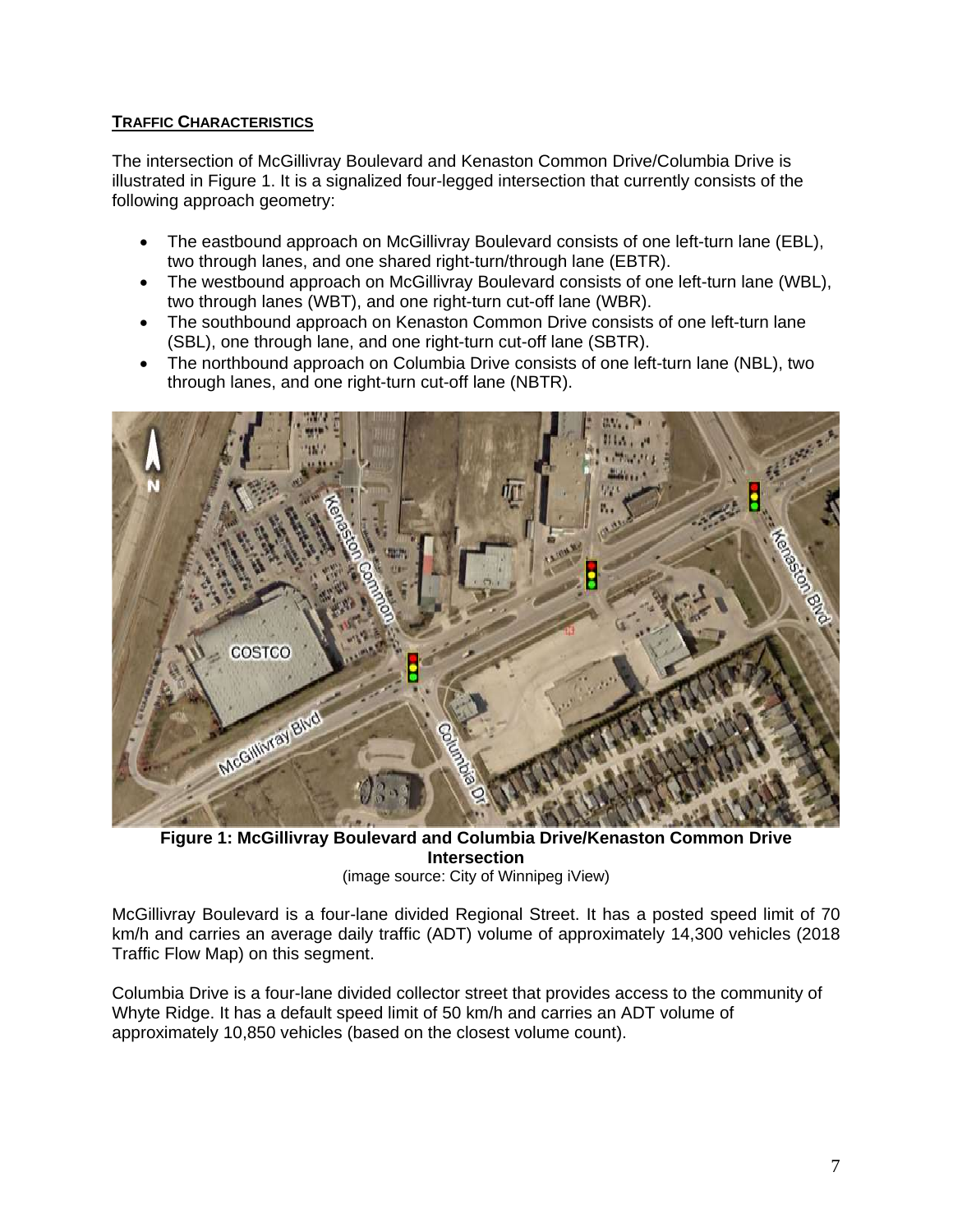Kenaston Common Drive is a four-lane undivided roadway providing access to the Kenaston Common commercial area. The roadway is not owned and maintained by the City of Winnipeg, it is part of the internal roadway network of the Kenaston Common shopping area.

## **ADDITION OF A SOUTHBOUND PROTECTED LEFT TURN SIGNAL PHASE**

## **Left Turn Phase – Warrant Criteria and Evaluation**

Motorists may turn left on a green ball signal indication at signalized intersections after yielding the right-of-way to opposing vehicular and pedestrian traffic. Adding a separate left turn arrow phase generally results in an increase of overall average delay and reduces the total intersection vehicular capacity because the time for the left turn arrow phase must be taken from other movements at the intersection, or added to the total cycle length. Therefore, to benefit from a left turn phase, the left turn vehicular volume must represent a significant portion of the total intersection volume and experience delays in excess of one signal cycle on a regular basis.

The Public Service has a Technical Guideline and Practice it uses for warranting implementation of a left turn phase, developed from the Manual of Uniform Traffic Control Devices for Canada (MUTCDC); a national guideline. A traffic count and vehicle observations were completed in November 2021 to evaluate the warrant. To warrant installation of a separate left turn phase, criteria 'a' and at least one of the additional secondary criteria 'b-e' must be met:

a) The left turn demand must exceed two vehicles per signal cycle (60 vehicles per hour) for at least four hours of a typical weekday.

This warrant criterion is met. The left turn demand is 7 - 8 vehicles per signal cycle which greatly exceeds the requirement of two vehicles per signal cycle.

b) More than 25% of the left-turning volume must be delayed by more than one signal cycle during the highest hour during the peak traffic period.

This warrant criterion is NOT met. During the weekday PM peak period, approximately 12% of the left-turning volume is delayed by more than once signal cycle. During the weekend peak period approximately 20% of the left-turning volume is delayed by more than one signal cycle.

c) More than 12 collisions involving left-turning motorists (same approach) for the most recent three-year reporting period.

This warrant criterion is NOT met. There have been 7 reported collisions during the three-year period 2017-2019 (0 fatal collisions, 4 injury collisions, and 3 property damage-only collisions).

- d) The average number of left turns during the intergreen (the time between the green signal displays, i.e. the amber and red signal displays) exceeds 2.0 PCUs (Passenger Car Units). The PCU count does not include vehicles established in the intersection during the green phase and clearing on the amber/red phases. This warrant criterion is NOT met. There were fewer than 2 PCUs completing left turn on the intergreen.
- e) The left-turn transit demand exceeds 3 in-service vehicles per hour.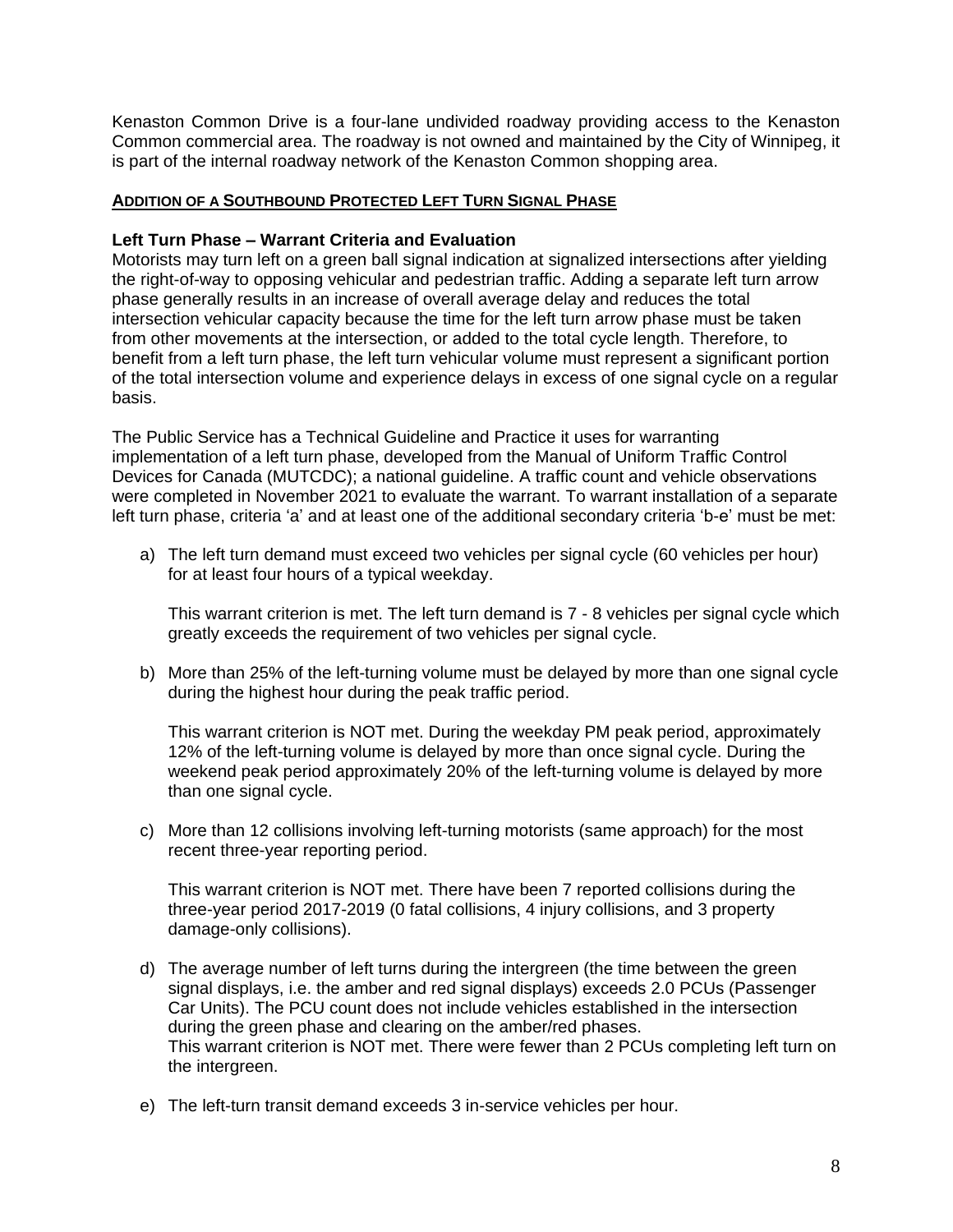This warrant criterion is NOT met. The only transit route that requires this turning movement is the route 677. This route has a maximum frequency of 3 buses per hour during the weekday peak period. The Winnipeg Transit Master Plan (both short and long term scenarios) will be removing this turning movement.

None of the secondary warrant criteria are met and the left turn signal phase is not warranted.

#### **Left Turn Phase Traffic Operations Analysis**

Although not warranted, a detailed Synchro traffic operations analysis was completed to determine the potential impacts to vehicular delay. To analyze the level of service impacts of adding a southbound-left (SBL) phase for traffic turning from Kenaston Common Drive onto McGillivray Boulevard, the following three scenarios were modeled in Synchro traffic software for the average, PM peak period, and weekend peak period:

- **Scenario 1: Existing phasing (100 second cycle).** All Scenario 1 signal timing plans use a 100 s cycle length to maintain coordination with the surrounding intersections.
- **Scenario 2: Adding a protected-permissive SBL phase with a 120 second cycle.** The addition of a leading SBL phase requires a longer 120 s cycle length to accommodate the later start of the crosswalk phase in the cycle; the surrounding intersections on McGillivray Boulevard would also need to be changed to match the 120 s to maintain coordination. The east crosswalk (ExW) has a relatively long crossing distance at this location due to the wide median, resulting in a long duration pedestrian phase. Depending on the length of the preceding SBL phase, the ExW either does not fit within a 100 s cycle or would result in phase lengths that are significantly limited in flexibility within the 100s cycle.
- **Scenario 3: Adding a protected-permissive SBL phase while maintaining the 100 second cycle.** This scenario maintains the existing 100 s cycle length but would have to skip the left turn arrow phase whenever a pedestrian call was made to the ExW, as the crosswalk phase and SBL cannot both be accommodated during a 100 s cycle length.

Traffic volumes counts were completed in November 2021 for the traffic modelling. The results for each scenario in terms of the volume to capacity ratio (v/c), delay, and level of service (LOS, rated by letter grade from A to F) are provided in Table 1, Table 2, and Table 3 for the average, Weekend, and PM peak, respectively. The delay reported in the tables is the total average delay given by Synchro.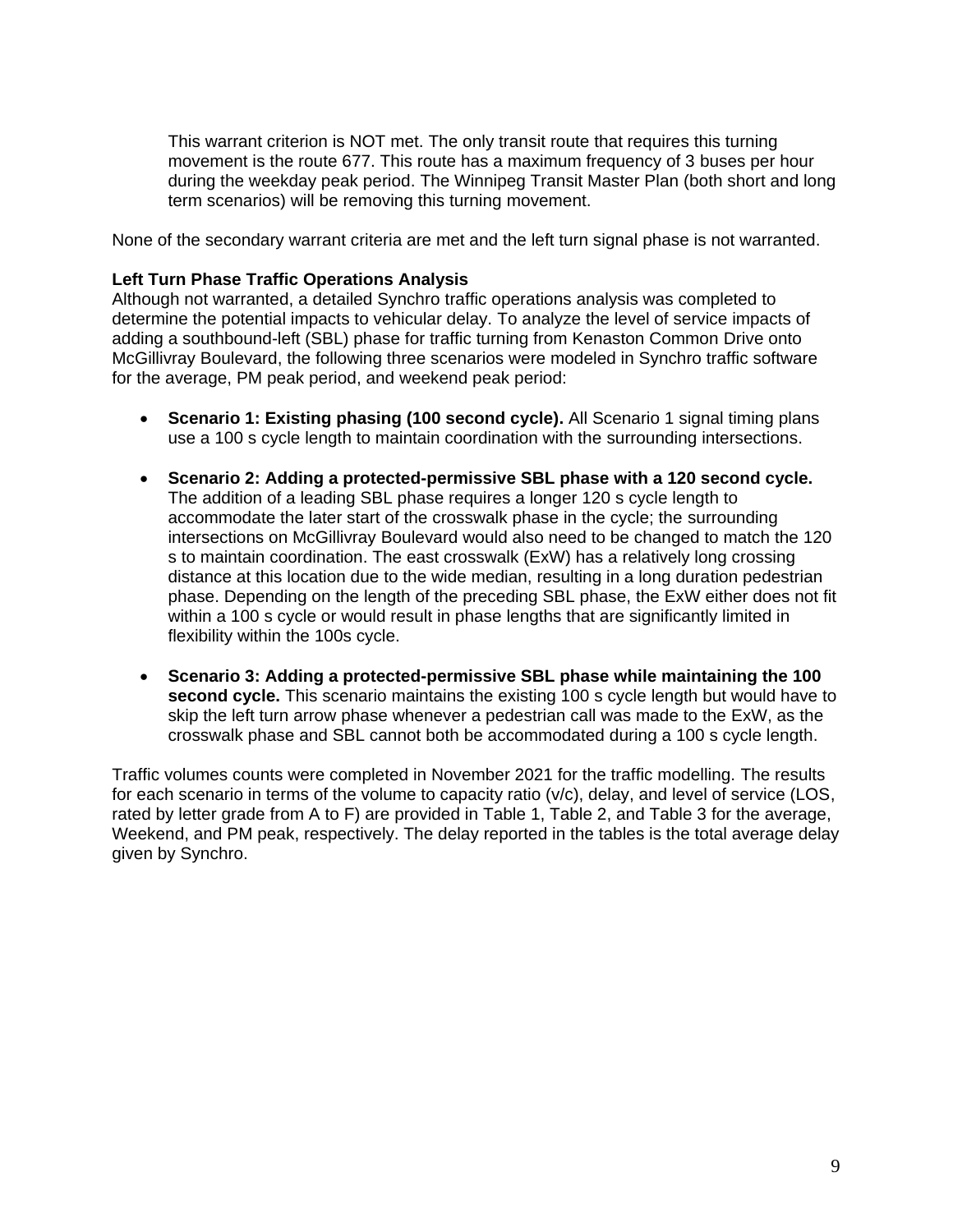| <b>Model</b>                                         |             | Int.                     | <b>EBL</b> | <b>EBTR</b>  | <b>WBL</b> | <b>WBT</b> | <b>WBR</b>     | <b>NBL</b> | <b>NBTR</b>  | <b>SBL</b> | <b>SBTR</b>  |
|------------------------------------------------------|-------------|--------------------------|------------|--------------|------------|------------|----------------|------------|--------------|------------|--------------|
| <b>Scenario 1</b><br><b>Existing</b><br>100 s Cycle  | v/c         | $\overline{\phantom{a}}$ | 0.47       | 0.35         | 0.61       | 0.36       | 0.41           | 0.14       | 0.25         | 0.89       | 0.51         |
|                                                      | Delay (s)   | 24.9                     | 53.8       | 26.6         | 44.7       | 18.4       | 3.1            | 19.6       | 11.0         | 54.0       | 23.5         |
|                                                      | LOS         | $\mathsf{C}$             | D          | $\mathsf{C}$ | D          | B          | $\overline{A}$ | B          | B            | D          | $\mathsf{C}$ |
| <b>Scenario 2</b><br><b>SBL Phase</b><br>120 s Cycle | $v/c$ (max) | $\blacksquare$           | 0.49       | 0.37         | 0.56       | 0.37       | 0.41           | 0.18       | 0.38         | 0.75       | 0.46         |
|                                                      | Delay (s)   | 29.4                     | 63.1       | 33.1         | 59.4       | 31.8       | 5.2            | 37.2       | 21.3         | 36.2       | 24.8         |
|                                                      | <b>LOS</b>  | C                        | E          | C            | Е          | C          | A              | D          | C            | D          | C            |
| <b>Scenario 3</b><br><b>SBL Phase</b><br>100 s Cycle | v/c         | $\overline{\phantom{a}}$ | 0.46       | 0.35         | 0.60       | 0.37       | 0.41           | 0.38       | 0.67         | 0.76       | 0.51         |
|                                                      | Delay (s)   | 27.1                     | 52.1       | 26.1         | 54.3       | 26.4       | 5.0            | 49.5       | 29.3         | 34.1       | 23.7         |
|                                                      | <b>LOS</b>  | $\mathbf c$              | D          | C            | D          | C          | $\overline{A}$ | D          | $\mathsf{C}$ | C          | C            |

## **Table 1: Average Peak Scenarios**

#### **Table 2: Weekend Peak Scenarios**

| <b>Model</b>                                         |             | Int.                         | <b>EBL</b> | <b>EBTR</b>  | <b>WBL</b> | <b>WBT</b> | <b>WBR</b>     | <b>NBL</b> | <b>NBTR</b>    | <b>SBL</b> | <b>SBTR</b>  |
|------------------------------------------------------|-------------|------------------------------|------------|--------------|------------|------------|----------------|------------|----------------|------------|--------------|
| <b>Scenario 1</b><br><b>Existing</b><br>100 s Cycle  | v/c         | $\qquad \qquad \blacksquare$ | 0.68       | 0.48         | 0.90       | 0.43       | 0.53           | 0.25       | 0.27           | 1.00       | 0.52         |
|                                                      | Delay (s)   | 31.6                         | 66.0       | 30.4         | 65.3       | 23.1       | 5.1            | 21.5       | 8.3            | 76.9       | 22.8         |
|                                                      | <b>LOS</b>  | C                            | E          | $\mathsf{C}$ | E          | C          | $\overline{A}$ | C          | $\overline{A}$ | E          | $\mathsf{C}$ |
| <b>Scenario 2</b><br><b>SBL Phase</b><br>120 s Cycle | $v/c$ (max) | $\overline{\phantom{a}}$     | 0.65       | 0.46         | 0.83       | 0.41       | 0.51           | 0.38       | 0.47           | 0.85       | 0.51         |
|                                                      | Delay (s)   | 33.5                         | 71.2       | 35.8         | 75.9       | 34.2       | 5.7            | 47.4       | 19.3           | 43.3       | 25.9         |
|                                                      | LOS         | C                            | E          | D            | E          | C          | A              | D          | B              | D          | C            |
| <b>Scenario 3</b><br><b>SBL Phase</b><br>100 s Cycle | v/c         | $\overline{\phantom{0}}$     | 0.67       | 0.44         | 0.89       | 0.40       | 0.51           | 0.70       | 0.70           | 0.85       | 0.56         |
|                                                      | Delay (s)   | 32.0                         | 64.0       | 28.6         | 78.5       | 28.4       | 5.4            | 73.1       | 24.5           | 41.3       | 24.4         |
|                                                      | <b>LOS</b>  | C                            | E          | C            | E          | С          | A              | E          | $\mathsf{C}$   | D          | C            |

#### **Table 3: PM Peak Scenarios**

| <b>Model</b>                                         |             | Int.                     | <b>EBL</b> | <b>EBTR</b> | <b>WBL</b> | <b>WBT</b> | <b>WBR</b>     | <b>NBL</b> | <b>NBTR</b> | <b>SBL</b> | <b>SBTR</b> |
|------------------------------------------------------|-------------|--------------------------|------------|-------------|------------|------------|----------------|------------|-------------|------------|-------------|
| <b>Scenario 1</b><br><b>Existing</b><br>100 s Cycle  | v/c         | $\overline{\phantom{a}}$ | 0.47       | 0.51        | 0.76       | 0.34       | 0.34           | 0.82       | 0.28        | 0.89       | 0.80        |
|                                                      | Delay (s)   | 30.3                     | 53.9       | 28.8        | 42.1       | 14.5       | 2.7            | 74.6       | 12.8        | 62.9       | 40.6        |
|                                                      | <b>LOS</b>  | C                        | D          | C           | D          | B          | $\overline{A}$ | E          | B           | E          | D           |
| <b>Scenario 2</b><br><b>SBL Phase</b><br>120 s Cycle | $v/c$ (max) | $\overline{\phantom{a}}$ | 0.48       | 0.54        | 0.72       | 0.35       | 0.34           | 0.67       | 0.45        | 0.78       | 0.73        |
|                                                      | Delay (s)   | 34.6                     | 63.1       | 35.4        | 56.6       | 24.8       | 3.9            | 66.5       | 23.7        | 46.7       | 40.1        |
|                                                      | <b>LOS</b>  | D                        | E          | D           | E          | C          | A              | E          | C           | D          | D           |
| <b>Scenario 3</b><br><b>SBL Phase</b><br>100 s Cycle | v/c         | $\overline{\phantom{a}}$ | 0.46       | 0.55        | 0.75       | 0.36       | 0.35           | 0.82       | 0.53        | 0.81       | 0.76        |
|                                                      | Delay (s)   | 32.1                     | 53.1       | 29.9        | 52.3       | 21.8       | 3.8            | 83.3       | 22.6        | 46.3       | 37.1        |
|                                                      | <b>LOS</b>  | C                        | D          | C           | D          | C          | $\mathsf{A}$   | F          | C           | D          | D           |

In general, the addition of a SBL protected-permissive left turn phase improves the level of service for the SBL while increasing delays for northbound and eastbound/westbound traffic:

- For the SBL vehicle movement, the addition of a protected-permissive SBL phase decreased the v/c ratio and delay for all time periods.
- For eastbound/westbound traffic, the addition of the SBL phase generally increased the delay for time periods under both Scenario 2 and 3.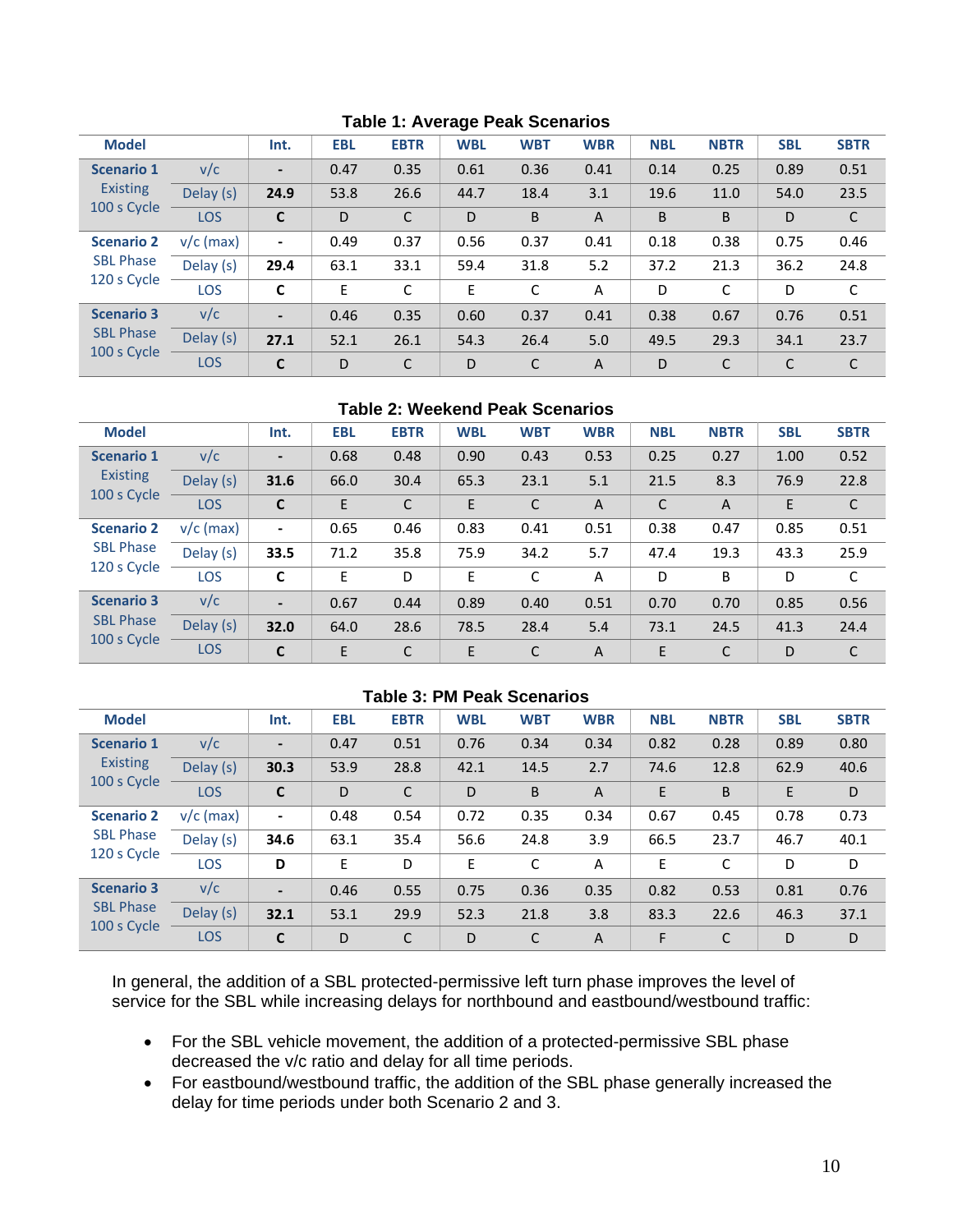• The addition of the SBL phase resulted in an increase to overall intersection delay for all time periods under both Scenario 2 and 3.

#### **PERMITTING BOTH SOUTHBOUND LANES TO TURN LEFT ONTO MCGILLIVRAY BOULEVARD**

Modifying the lane designations from a dedicated SBL and one through lane to a dedicated SBL lane and a shared SBL/SB lane would require that the SBL be a protected only left turn and the use of split phasing. Split phasing is a traffic signal operation where all southbound movements (i.e. SB/SBL and the eastside crosswalk) start and terminate together and then all northbound movements (i.e. NB/NBL and the west crosswalk) start and terminate together.

Without split phasing, if one phase terminated earlier than the other, the shared SB/SBL lane may be blocked by a vehicle stopped for the earlier terminated phase while the other phase is still on, which creates an undesirable situation because no SB vehicles can proceed despite the SB green light. Furthermore, split phasing also presents similar, but exacerbated cycle length issues that were described in the previous report section. A cycle length increase would be required at this intersection to accommodate split phasing along with updates to the surrounding intersections along McGillivray Boulevard to maintain coordination. Further investigation would be required to determine the exact cycle length required for split phasing; however, an initial review shows the cycle length would likely be greater than 120 s.

#### **ADDITIONAL ANALYSIS**

Based on site observations of the intersection and the Synchro analysis, the highest delay for the southbound left movement is experienced on peak periods during the weekends. The signal timing plan for the intersection will be adjusted to provide a greater percentage of green time for the southbound movement on weekends, which will help reduce delay for southbound motorists.

## **FINANCIAL IMPACT**

**Financial Impact Statement Date:**  January 27, 2022

# **Project Name:**

**Traffic Study – Kenaston Common Drive and McGillivray Boulevard**

#### **COMMENTS:**

There is no financial impact associated with the recommendation of this report.

*"signed by J. Ruby, CPA, CA"* J. Ruby CPA, CA Manager of Finance & Administration